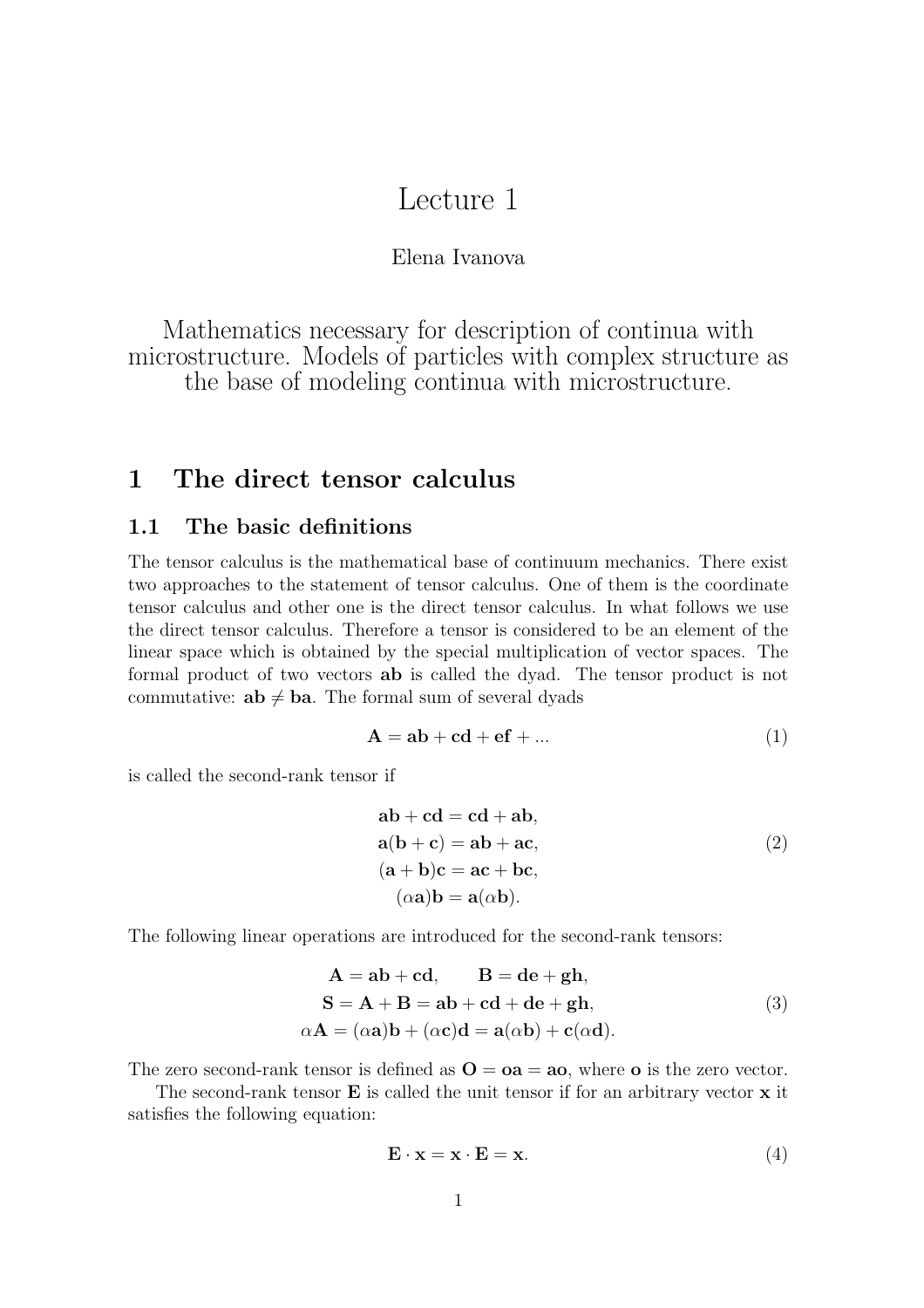For any non-degenerate tensor **A** there exists single inverse tensor  $A^{-1}$  which is defined as a solution of the equation

$$
\mathbf{A} \cdot \mathbf{A}^{-1} = \mathbf{A}^{-1} \cdot \mathbf{A} = \mathbf{E}.\tag{5}
$$

The formal product of three vectors **abc** is called the triad. The formal sum of several triads

$$
{}^{3}\mathbf{A} = \mathbf{abc} + \mathbf{def} + \dots \tag{6}
$$

is the third-rank tensor. The tensors of rank  $n$  are introduced analogously.

### **1.2 The basic operations with tensors**

Let us represent tensors **A** and **B** as follows:  $A = \sum$ k  $\mathbf{a}_k \mathbf{b}_k, \, \mathbf{B} = \sum \limits_{k=1}^N \mathbf{b}_k$ l  $\mathbf{d}_l \mathbf{f}_l$ . The scalar product of tensor and vector:

$$
\mathbf{A} \cdot \mathbf{c} = \sum_{k} \mathbf{a}_{k} \left( \mathbf{b}_{k} \cdot \mathbf{c} \right), \qquad \mathbf{c} \cdot \mathbf{A} = \sum_{k} \left( \mathbf{c} \cdot \mathbf{a}_{k} \right) \mathbf{b}_{k}.
$$
 (7)

The vector product of tensor and vector:

$$
\mathbf{A} \times \mathbf{c} = \sum_{k} \mathbf{a}_{k} \left( \mathbf{b}_{k} \times \mathbf{c} \right), \qquad \mathbf{c} \times \mathbf{A} = \sum_{k} \left( \mathbf{c} \times \mathbf{a}_{k} \right) \mathbf{b}_{k}.
$$
 (8)

The tensor product of tensor and vector:

$$
Ac = \sum_{k} a_{k} b_{k} c, \qquad cA = \sum_{k} c a_{k} b_{k}. \qquad (9)
$$

The scalar product of tensors:

$$
\mathbf{A} \cdot \mathbf{B} = \left(\sum_{k} \mathbf{a}_{k} \mathbf{b}_{k}\right) \cdot \left(\sum_{l} \mathbf{d}_{l} \mathbf{f}_{l}\right) = \sum_{k,l} (\mathbf{b}_{k} \cdot \mathbf{d}_{l}) \mathbf{a}_{k} \mathbf{f}_{l}.
$$
 (10)

The vector product of tensors:

$$
\mathbf{A} \times \mathbf{B} = \left(\sum_{k} \mathbf{a}_{k} \mathbf{b}_{k}\right) \times \left(\sum_{l} \mathbf{d}_{l} \mathbf{f}_{l}\right) = \sum_{k,l} \mathbf{a}_{k} (\mathbf{b}_{k} \times \mathbf{d}_{l}) \mathbf{f}_{l}.
$$
 (11)

The tensor product of tensors:

$$
\mathbf{AB} = \sum_{k,l} \mathbf{a}_k \mathbf{b}_k \mathbf{d}_l \mathbf{f}_l. \tag{12}
$$

The double scalar product of tensors:

$$
\mathbf{A} \cdot \mathbf{B} = \left(\sum_{k} \mathbf{a}_{k} \mathbf{b}_{k}\right) \cdot \left(\sum_{l} \mathbf{d}_{l} \mathbf{f}_{l}\right) = \sum_{k,l} (\mathbf{b}_{k} \cdot \mathbf{d}_{l}) (\mathbf{a}_{k} \cdot \mathbf{f}_{l}). \tag{13}
$$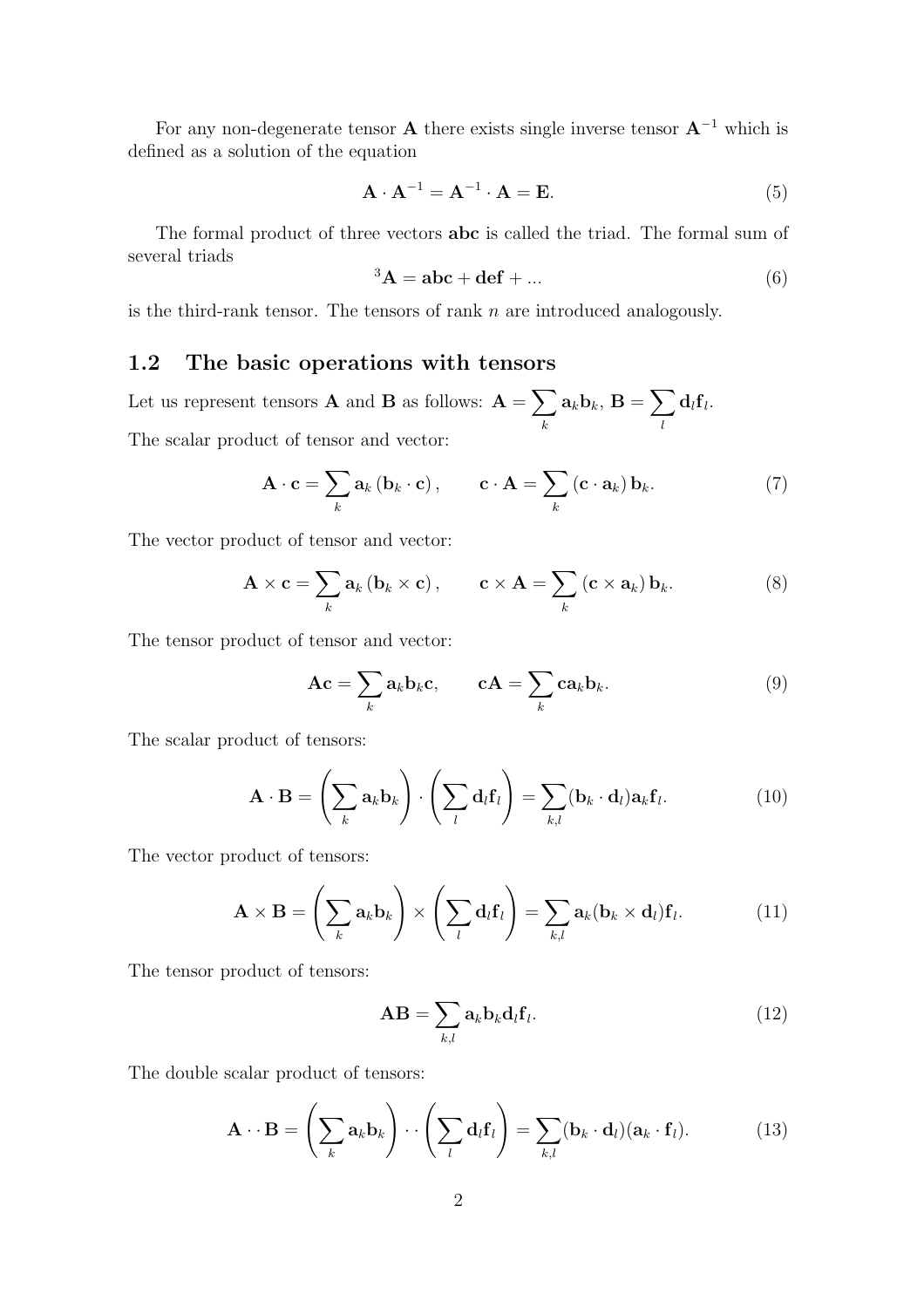The double vector product of tensors:

$$
\mathbf{A} \times \mathbf{B} = \left(\sum_{k} \mathbf{a}_{k} \mathbf{b}_{k}\right) \times \times \left(\sum_{l} \mathbf{d}_{l} \mathbf{f}_{l}\right) = \sum_{k,l} (\mathbf{b}_{k} \times \mathbf{d}_{l}) (\mathbf{a}_{k} \times \mathbf{f}_{l}). \tag{14}
$$

The scalar-vector product of tensors:

$$
\mathbf{A} \cdot \times \mathbf{B} = \left(\sum_{k} \mathbf{a}_{k} \mathbf{b}_{k}\right) \cdot \times \left(\sum_{l} \mathbf{d}_{l} \mathbf{f}_{l}\right) = \sum_{k,l} (\mathbf{b}_{k} \cdot \mathbf{d}_{l}) (\mathbf{a}_{k} \times \mathbf{f}_{l}). \tag{15}
$$

The vector-scalar product of tensors:

$$
\mathbf{A} \times \mathbf{B} = \left(\sum_{k} \mathbf{a}_{k} \mathbf{b}_{k}\right) \times \left(\sum_{l} \mathbf{d}_{l} \mathbf{f}_{l}\right) = \sum_{k,l} (\mathbf{a}_{k} \cdot \mathbf{f}_{l})(\mathbf{b}_{k} \times \mathbf{d}_{l}). \tag{16}
$$

The scalar tr**A** calculated according to the rule

$$
\text{tr}\mathbf{A} = \sum_{k} \mathbf{a}_k \cdot \mathbf{b}_k \tag{17}
$$

is called trace of tensor **A**.

The vector  $\mathbf{A}_{\times}$  calculated according to the rule

$$
\mathbf{A}_{\times} = \sum_{k} \mathbf{a}_{k} \times \mathbf{b}_{k} \tag{18}
$$

is called vector invariant of tensor **A**.

### **1.3 The orthogonal tensors**

The second-rank tensor **Q** satisfying the equation

$$
\mathbf{Q}^T \cdot \mathbf{Q} = \mathbf{Q} \cdot \mathbf{Q}^T = \mathbf{E} \tag{19}
$$

is called orthogonal tensor. The determinant of orthogonal tensor is calculated as follows:

$$
\det(\mathbf{Q}^T \cdot \mathbf{Q}) = 1 \quad \Rightarrow \quad \det \mathbf{Q} = \pm 1. \tag{20}
$$

The orthogonal tensor whose determinant is equal to  $+1$  is called the properly orthogonal tensor or the rotation tensor.

### **1.4 The rotation tensor: representation and properties**

Let us introduce two orthonormal bases: the starting basis  $\mathbf{e}_1, \mathbf{e}_2, \mathbf{e}_3$  and a new basis  $\mathbf{e}'_1, \mathbf{e}'_2, \mathbf{e}'_3$ . The rotation tensor **P** transferring the starting basis into the new basis can be represented in the form

$$
\mathbf{P} = \mathbf{e}'_1 \mathbf{e}_1 + \mathbf{e}'_2 \mathbf{e}_2 + \mathbf{e}'_3 \mathbf{e}_3. \tag{21}
$$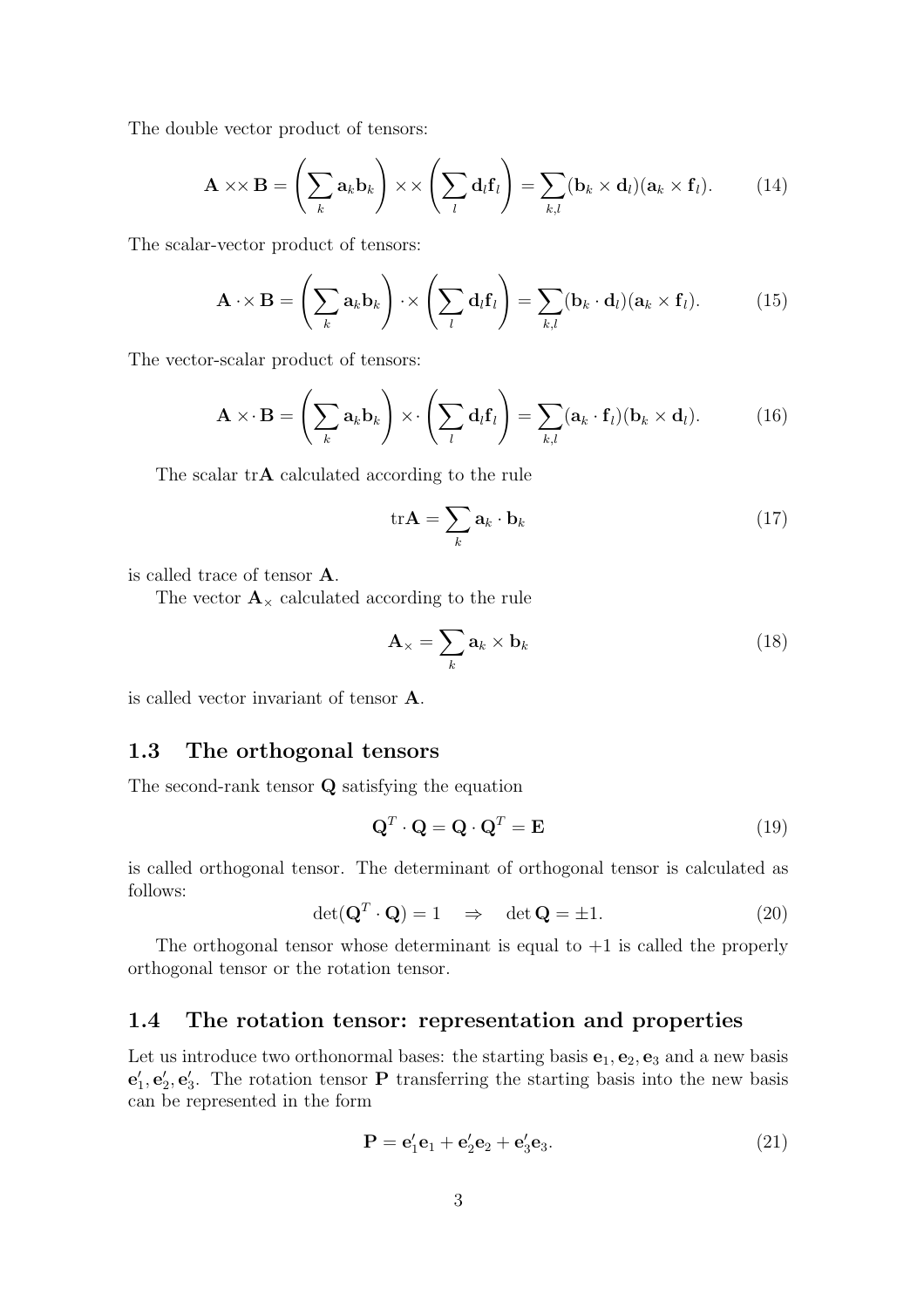If we operate on a vector **a** by the rotation tensor **P** we obtain

$$
\mathbf{a}' = \mathbf{P} \cdot \mathbf{a} = (\mathbf{e}'_k \mathbf{e}_k) \cdot (\mathbf{e}_m a_m) = a_k \mathbf{e}'_k,\tag{22}
$$

where vector  $a'$  is called rotated vector. The rotated tensor  $A'$  is defined by the relation

$$
\mathbf{A}' = \mathbf{a}'\mathbf{b}' + \dots + \mathbf{c}'\mathbf{d}' = \mathbf{P} \cdot (\mathbf{a}\mathbf{b} + \dots + \mathbf{c}\mathbf{d}) \cdot \mathbf{P}^T = \mathbf{P} \cdot \mathbf{A} \cdot \mathbf{P}^T.
$$
 (23)

The following identities are useful:

$$
(\mathbf{P} \cdot \mathbf{a}) \cdot (\mathbf{P} \cdot \mathbf{b}) = \mathbf{a} \cdot \mathbf{b}, \qquad (\mathbf{P} \cdot \mathbf{a}) \times (\mathbf{P} \cdot \mathbf{b}) = \mathbf{P} \cdot (\mathbf{a} \times \mathbf{b}). \tag{24}
$$

### **1.5 Differentiation of tensor functions**

Let  $f(\mathbf{X})$  be a tensor function. If there exists such tensor  $\partial f/\partial \mathbf{X} \in \mathcal{T}_{k+p}$  that for any tensor  $\mathbf{A} \in \mathcal{T}_k$  the relation

$$
\frac{\partial f}{\partial \mathbf{X}} \odot \mathbf{A}^T = \frac{\partial f(\mathbf{X} + \alpha \mathbf{A})}{\partial \alpha} \bigg|_{\alpha = 0} \tag{25}
$$

is valid then the tensor  $\partial f/\partial \mathbf{X}$  is called the derivative of tensor function  $f(\mathbf{X})$  with respect to tensor argument **X**. The symbol  $\odot$  denotes the operation (**abc**) $\odot$ (**def**) =  $(\mathbf{c} \cdot \mathbf{d})(\mathbf{b} \cdot \mathbf{e})(\mathbf{a} \cdot \mathbf{f})$ . The coordinate representation of the derivative of tensor function is

$$
\frac{\partial f}{\partial \mathbf{X}} = \frac{\partial f_{p...r}(X_{m...n})}{\partial X_{m...n}} \mathbf{e}_p \dots \mathbf{e}_r \mathbf{e}_m \dots \mathbf{e}_n \tag{26}
$$

where  $e_k$  are the basis vectors. Notice that the representation (26) is valid only when the components of tensor  $X_{m...n}$  are independent.

#### **1.6 The tensor fields**

Suppose that the tensor field is given by function  $U(\mathbf{r})$  where  $\mathbf{r} = x_k \mathbf{e}_k$  is the position vector. The differential of  $U(r)$  can be written as

$$
d\mathbf{U} = d\mathbf{r} \cdot (\nabla \mathbf{U}), \qquad \nabla = \mathbf{e}_k \frac{\partial}{\partial x_k} \tag{27}
$$

where  $\nabla$  is the gradient operator. The divergence of  $U(\mathbf{r})$  and the rotor of  $U(\mathbf{r})$  are determined as

$$
\nabla \cdot \mathbf{U} = \mathbf{e}_k \cdot \frac{\partial \mathbf{U}}{\partial x_k}, \qquad \nabla \times \mathbf{U} = \mathbf{e}_k \times \frac{\partial \mathbf{U}}{\partial x_k}.
$$
 (28)

Let us consider a volume  $V$  bounded by the surface  $S$  with external normal vector **n**. The continuously differentiable tensor field  $U(r)$  is assumed to be defined in the volume  $V$ . Then the divergence theorem is formulated as follows:

$$
\int_{V} \nabla \cdot \mathbf{U} \, dV = \int_{S} \mathbf{n} \cdot \mathbf{U} \, dS. \tag{29}
$$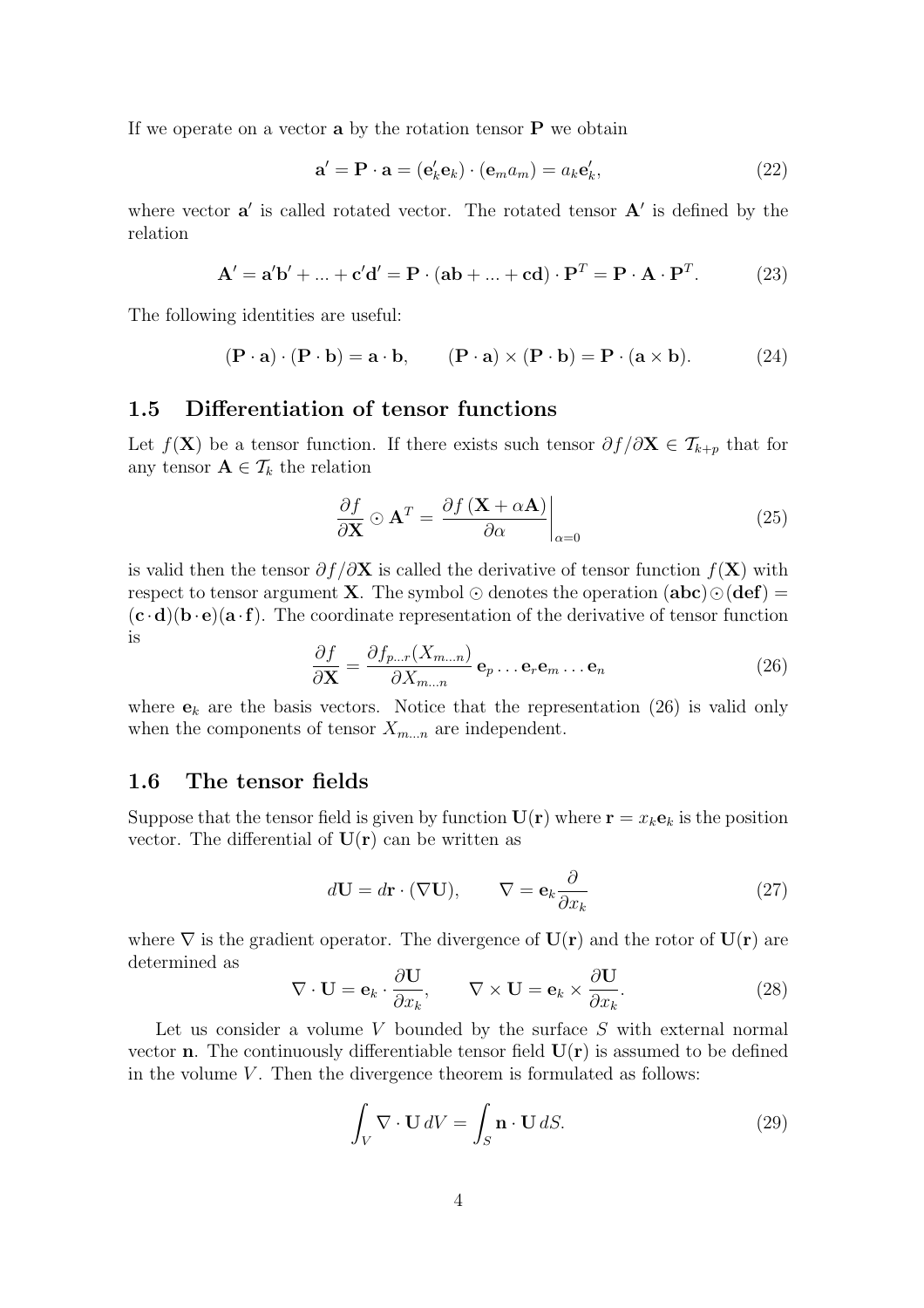## **2 Rigid bodies and dynamical structures**

### **2.1 Kinematics of rigid bodies**

In what follows we consider the models of continuum with the rotational degrees of freedom. That is why we are starting from the description of motion of rigid bodies and determination of the dynamical structures of rigid bodies.



Figure 1: Kinematics of a rigid body

*Definition. If the distance between any two points of a body* A *does not change during the body motion then the body* A *is called the rigid body.*

From the definition of the rigid body it follows that the motion of the rigid body is completely determined by the position vector  $\mathbf{R}_X(t)$  of an arbitrarily chosen point X which is fixed in the body, and the rotation tensor  $P(t)$  characterizing the rotational motion of the rigid body. The point  $X$  is called the pole.

*The fundamental theorem of the rigid body kinematics* is formulated as follows:

$$
\mathbf{R}(t) = \mathbf{R}_X(t) + \mathbf{P}(t) \cdot (\mathbf{r} - \mathbf{r}_X),
$$
  

$$
\mathbf{r} = \mathbf{R}(t_0), \qquad \mathbf{r}_X = \mathbf{R}_X(t_0), \qquad \mathbf{P}(t_0) = \mathbf{E},
$$
 (30)

where  $\mathbf{R}(t)$  is the position vector of some point of the rigid body.

The time change of the position vector is characterized by the velocity vector **. The time change of the rotation tensor is characterized by the tensor**  $\dot{\mathbf{P}}(t)$ . However, using of the spin tensor

$$
\mathbf{S}(t) = \dot{\mathbf{P}}(t) \cdot \mathbf{P}^T(t) \tag{31}
$$

is more convenient. The spin tensor is the antisymmetric tensor. Any antisymmetric tensor can be represented by means of the accompanying vector:

$$
\mathbf{S}(t) = \boldsymbol{\omega}(t) \times \mathbf{E}.\tag{32}
$$

*Definition.* The accompanying vector  $\omega(t)$  of the spin tensor  $S(t)$  is called the *angular velocity vector.*

The angular velocity vector satisfies the equation by Poisson:

$$
\dot{\mathbf{P}}(t) = \boldsymbol{\omega}(t) \times \mathbf{P}(t). \tag{33}
$$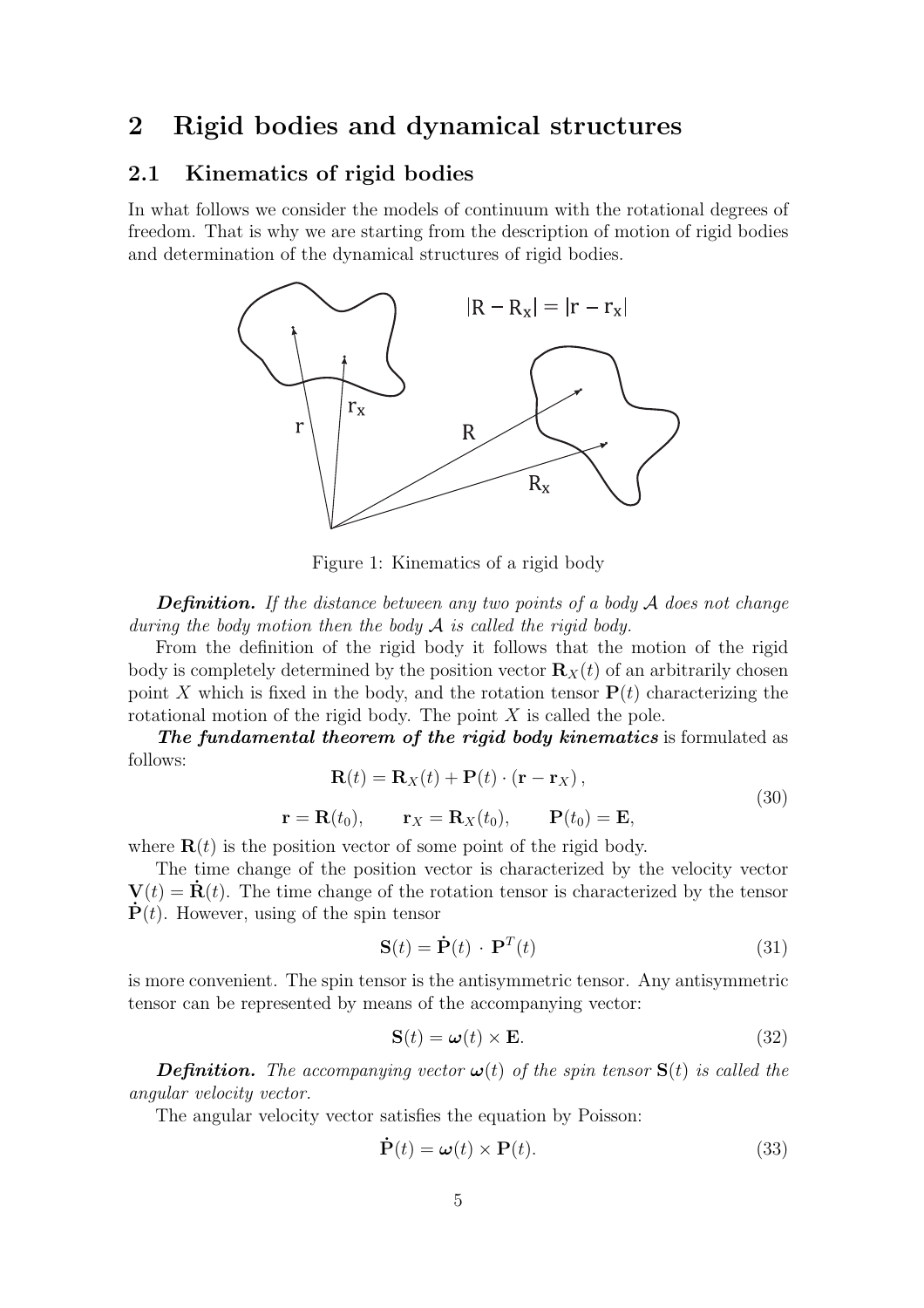### **2.2 Dynamical structures of rigid bodies**

Kinetic energy, momentum and angular momentum are called the Dynamical structures of a body. Now we determine this quantities for the rigid body.



Figure 2: Dynamical structures of a rigid body

The elementary mass  $dm$  whose position is determined by the position vector  **is assumed to be a point mass. Therefore the kinetic energy**  $K(\mathcal{A})$  **of the rigid** body, its momentum  $\mathbf{K}_1(\mathcal{A})$  and its angular momentum  $\mathbf{K}_2^Q(\mathcal{A})$  calculated with respect to the the point  $Q$  have the following form

$$
K(\mathcal{A}) = \frac{1}{2} \int_{(m)} \mathbf{V}(t) \cdot \mathbf{V}(t) dm, \qquad \mathbf{K}_1(\mathcal{A}) = \int_{(m)} \mathbf{V}(t) dm,
$$
  

$$
\mathbf{K}_2^Q(\mathcal{A}) = \int_{(m)} (\mathbf{R}(t) - \mathbf{R}_Q) \times \mathbf{V}(t) dm.
$$
 (34)

After transformations we obtain

$$
K(\mathcal{A}) = \frac{1}{2} m \mathbf{V}_X \cdot \mathbf{V}_X + \mathbf{V}_X \cdot m \mathbf{B}_X \cdot \boldsymbol{\omega} + \frac{1}{2} \boldsymbol{\omega} \cdot \mathbf{C}_X \cdot \boldsymbol{\omega},
$$
  

$$
\mathbf{K}_1(\mathcal{A}) = m \mathbf{V}_X + m \mathbf{B}_X \cdot \boldsymbol{\omega},
$$
  

$$
\mathbf{K}_2^Q(\mathcal{A}) = (\mathbf{R}(t) - \mathbf{R}_Q) \times \mathbf{K}_1(\mathcal{A}) + \mathbf{V}_X \cdot m \mathbf{B}_X + \mathbf{C}_X \cdot \boldsymbol{\omega}.
$$
 (35)

Here m is the mass of body  $\mathcal{A}$ ;  $m\mathbf{B}_X$  and  $\mathbf{C}_X$  are the inertia tensors of body  $\mathcal{A}$ determined by the formulas

$$
\mathbf{B}_{X} = [\mathbf{R}_{X}(t) - \mathbf{R}_{C}(t)] \times \mathbf{E} = \mathbf{P}(t) \cdot [(\mathbf{r}_{X} - \mathbf{r}_{C}) \times \mathbf{E}] \cdot \mathbf{P}^{T}(t),
$$
  

$$
\mathbf{C}_{X} = \mathbf{P}(t) \cdot \int_{(m)} [(\mathbf{r} - \mathbf{r}_{X})^{2} \mathbf{E} - (\mathbf{r} - \mathbf{r}_{X})(\mathbf{r} - \mathbf{r}_{X})] dm \cdot \mathbf{P}^{T}(t).
$$
(36)

where vector  $\mathbf{R}_C(t)$  determines the actual position of the mass center of body  $\mathcal{A}$ , and  $\mathbf{r}_C = \mathbf{R}_C(t_0)$ .

Tensor  $m\mathbf{B}_X$  is antisymmetric one and its value is determined by the mass of a body and the radius-vector that extends from a pole to the mass center. The pole coinciding with the mass center, tensor  $m\mathbf{B}_X$  is equal to zero.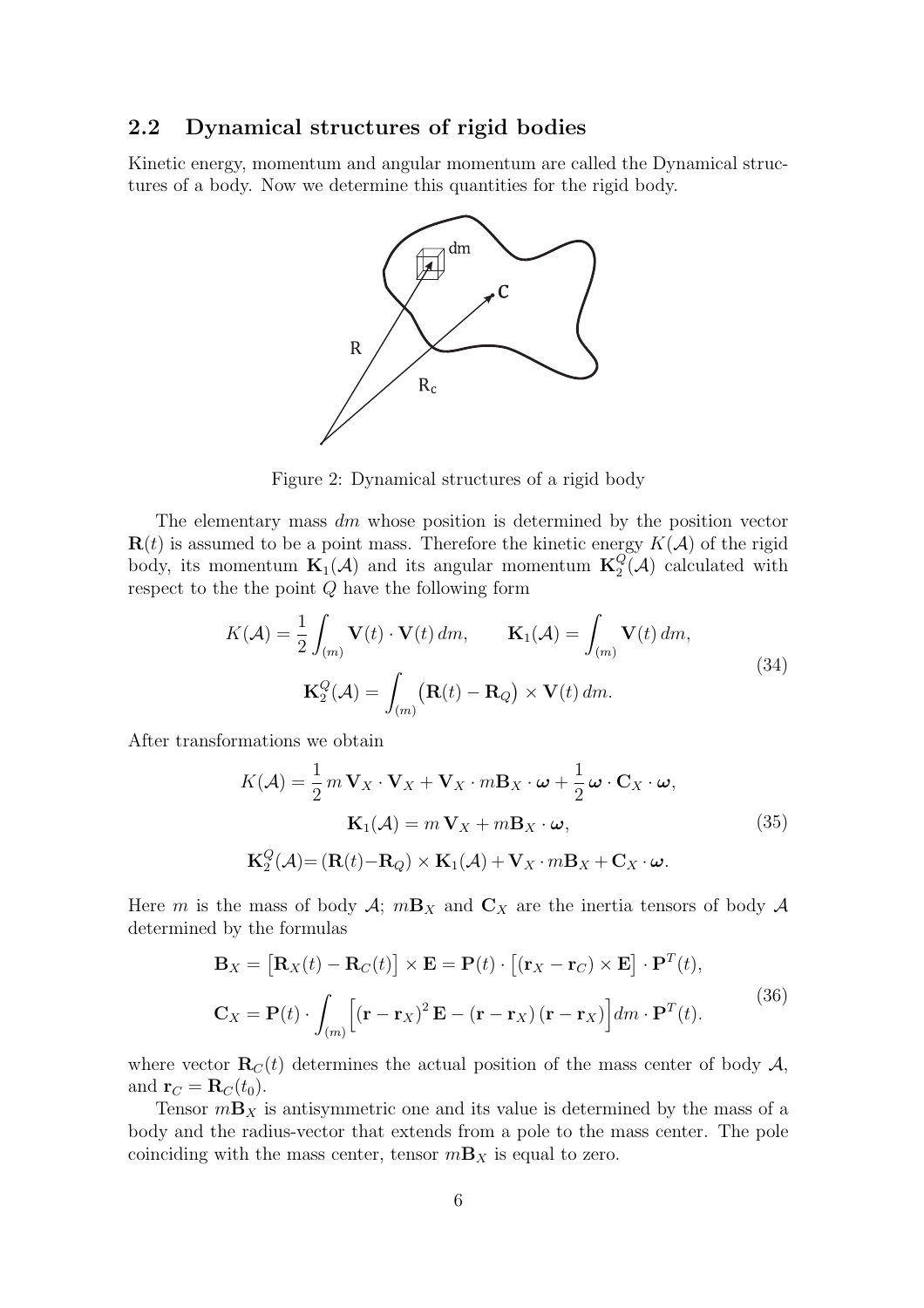# **3 A body-point as the base model in the continuum mechanics**

### **3.1 Dynamical structures of a body-point**

Constructing a model of continuum we will use a body-point as the base material object. The body-point, unlike a point mass, undergoes to not only translational but also rotational motions. The body-point is the material object occupying zero volume in space. Position of a body-point is considered to be determined if the position vector  $\mathbf{R}(t)$  and the rotation tensor  $\mathbf{P}(t)$  are assigned.

**Definition.** The kinetic energy of a body-point is a quadratic form of its translational and angular velocities:

$$
K = \frac{1}{2}m\mathbf{v}\cdot\mathbf{v} + \mathbf{v}\cdot m\mathbf{B}\cdot\boldsymbol{\omega} + \frac{1}{2}\boldsymbol{\omega}\cdot m\mathbf{J}\cdot\boldsymbol{\omega}.
$$
 (37)

Here the second-rank tensors m**B**, m**J** are the inertia tensors of a body-point and  $m$  is the mass of a body-point respectively. The inertia tensors are frame-indifferent characteristics of a body-point, therefore they should depend on rotation tensor  $P(t)$ as

$$
m\mathbf{B}(t) = \mathbf{P}(t) \cdot m\mathbf{B}_0 \cdot \mathbf{P}^T(t), \qquad m\mathbf{J}(t) = \mathbf{P}(t) \cdot m\mathbf{J}_0 \cdot \mathbf{P}^T(t), \qquad (38)
$$

where  $m\mathbf{B}_0$ ,  $m\mathbf{J}_0$  are the inertia tensors at the reference position, i.e. for those values  $t_0$  at which  $P(t_0) = E$ .

*Definition.* The momentum of a body-point is the linear form of its translational and angular velocities:

$$
\mathbf{K}_1 = \frac{\partial K}{\partial \mathbf{v}} = m \mathbf{v} + m \mathbf{B} \cdot \boldsymbol{\omega}.
$$
 (39)

**Definition.** The proper angular momentum (dynamic spin) of a body-point is the linear form of its translational and angular velocities:

$$
\mathbf{K}_2 = \frac{\partial K}{\partial \boldsymbol{\omega}} = \mathbf{v} \cdot m \mathbf{B} + m \mathbf{J} \cdot \boldsymbol{\omega}.
$$
 (40)

**Definition.** The angular momentum of a body-point calculated with respect to fixed reference point  $Q$  is defined by the following formula:

$$
\mathbf{K}_2^Q = (\mathbf{R} - \mathbf{R}_Q) \times \frac{\partial K}{\partial \mathbf{v}} + \frac{\partial K}{\partial \omega}.
$$
 (41)

The first term on the right-hand side of Eq. (41) is the moment of momentum and the second one is the dynamic spin.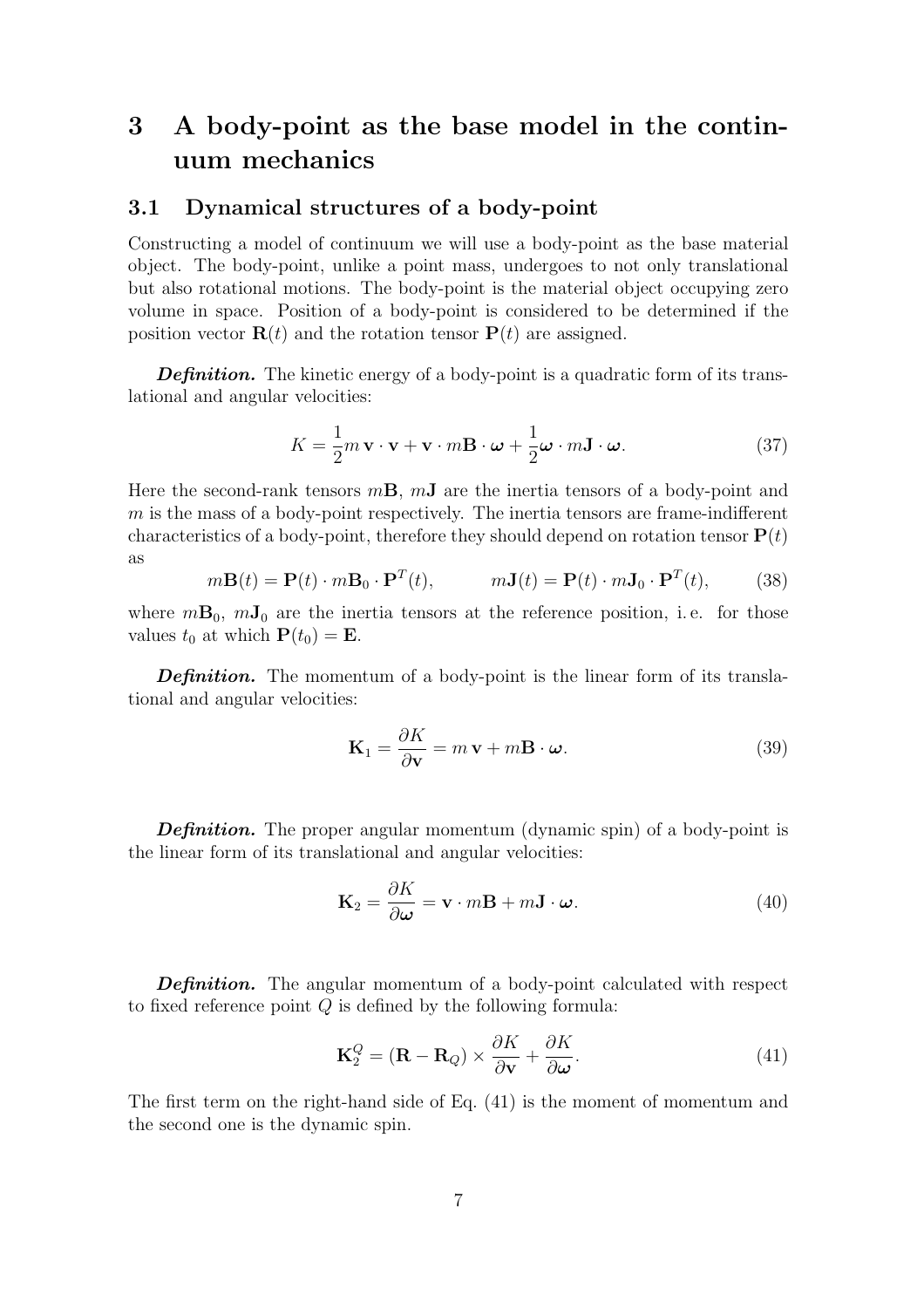### **3.2 A point mass and the infinitesimal rigid body in continuum mechanics**

In the momentless theories of continua (such as the classical theories of elasticity, viscoelasticity and plasticity) the elementary volume of a continuum is considered to be point mass. In the moment theories of continua (such as the rod theory, the shell theory, the 3D Cosserat continuum, etc.) the elementary volume of a continuum is considered to be infinitesimal rigid body. Thus inertia tensors in the continuum mechanics have the same structure as the inertia tensors of macroscopic rigid bodies.

*The theory of rectilinear beams and curvilinear rods.* In the case of rectilinear beam the mass center of a cross-section is on the middle line. Therefore vector  $\mathbf{R}(s)$  characterizing the position of the point of rod determines the position of the cross-section mass center. Hence the inertia tensor **B** is equal to zero. In the case of curvilinear rod the mass center of a cross-section is situated not on the middle line. Then the inertia tensor **B** is not equal to zero and has the form:  $\mathbf{B} = [\mathbf{R}(s) - \mathbf{R}_C(s)] \times \mathbf{E}.$ 



Figure 3: Rectilinear beam and curvilinear rod

*The theory of plates and shells.* In the case of plate the mass center of a filament is on the middle plane. Hence  $\mathbf{B} = 0$ . In the case of shell the mass center of a filament is situated on the middle surface. Then **B** is not equal to zero and has the form:  $B = [R(x_1, x_2) - R_C(x_1, x_2)] \times E$ .



Figure 4: Plate and shell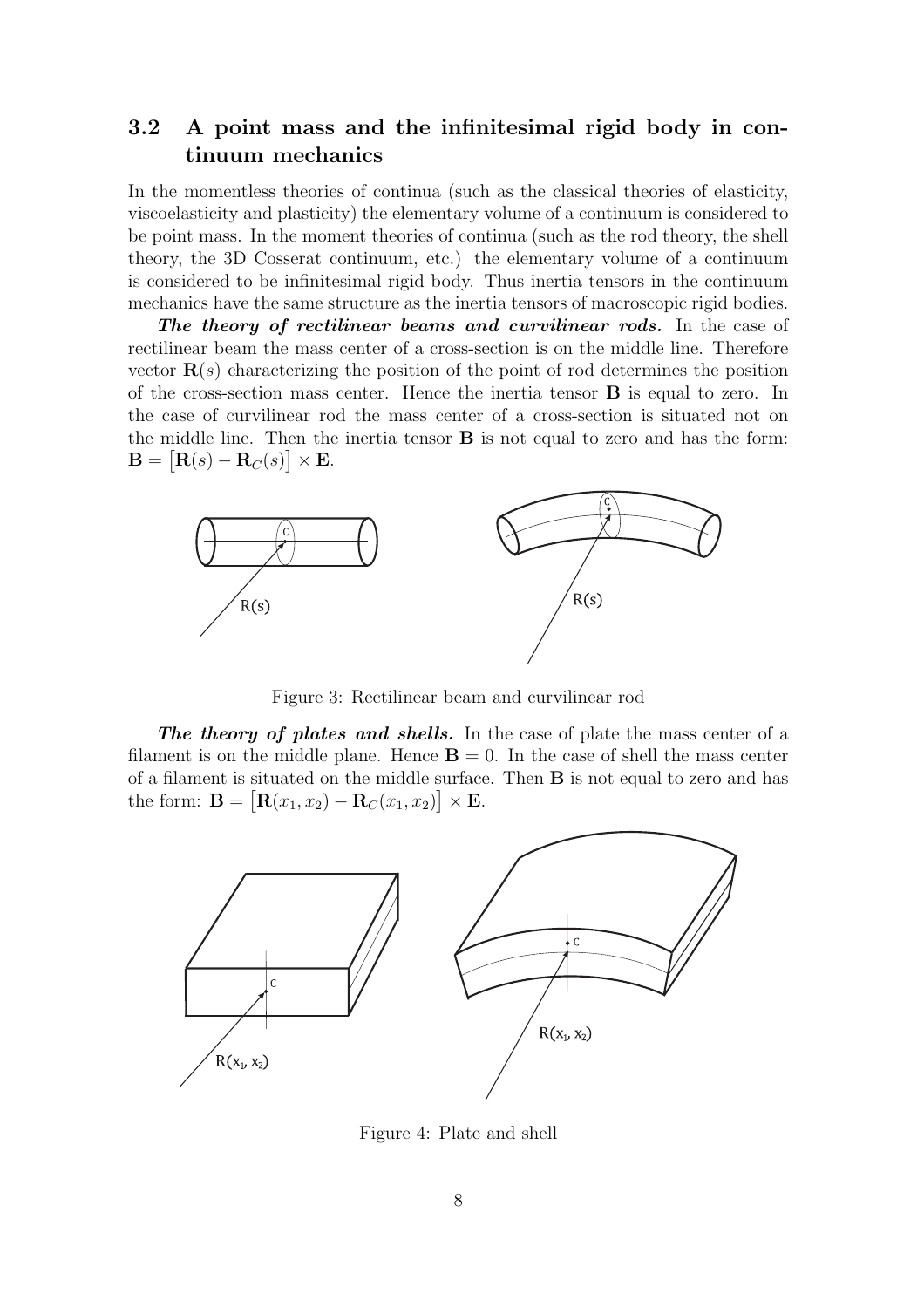## **4 Body-point of a general kind**

### **4.1 A body-point different from the infinitesimal rigid body**

Let us consider a body-point whose inertia tensors are the spherical part of tensors and the kinetic energy has the form

$$
K = m\left(\frac{1}{2}\mathbf{v}\cdot\mathbf{v} + \hat{B}\mathbf{v}\cdot\boldsymbol{\omega} + \frac{1}{2}\hat{J}\boldsymbol{\omega}\cdot\boldsymbol{\omega}\right).
$$
 (42)

Here m is the mass of a body-point,  $\hat{B}$  and  $\hat{J}$  are the moments of inertia. The momentum and the proper angular momentum of a body-point are

$$
\mathbf{K}_1 = m(\mathbf{v} + \hat{B}\,\boldsymbol{\omega}), \qquad \mathbf{K}_2 = m(\hat{B}\,\mathbf{v} + \hat{J}\,\boldsymbol{\omega}). \tag{43}
$$

It is important to notice that the body-point (42), (43) differs from the infinitesimal rigid body by the additional parameter  $B$  which equals to zero in the case of rigid body. For the first time the body-point  $(42)$ ,  $(43)$  has been introduced by P. A. Zhilin.

### **4.2 Ground of the model of body-point of a general kind**

We consider the material system (see Fig. 5) consisting of the frame and  $N$  rigid bodies attached to the frame by means of elastic springs. For simplicity we suppose that all bodies can move only in the line of axis x and rotate only on axis x.

We introduce following notations:  $m, J, x, \varphi$  are the mass, the moment of inertia, the displacement and the angle of rotation of the frame;  $m_i$ ,  $J_i$  are the mass and the moment of inertia of rigid body number i;  $x_i$ ,  $\varphi_i$  are the displacement and the angle of rotation of rigid body number i relative to the frame.

The springs are considered to be elastic helical lines whose property consists in the fact that when twisting in one direction they become longer and when twisting in the opposite direction they shorten. Conformably, when stretching and pressing the springs become twisted in different directions. We suppose that the internal energy  $U_i$  of spring number i as well as the force  $F_i$  and the twisting moment  $M_i$ modeling the influence of spring number  $i$  on the frame take the form:

$$
U_i = U_i(x_i + \chi \varphi_i),
$$
  
\n
$$
F_i = \frac{\partial U_i}{\partial x_i}, \qquad M_i = \frac{\partial U_i}{\partial \varphi_i},
$$
\n(44)

where  $\chi$  is the coefficient, characterizing the difference of the elastic spring under consideration from analogous spring possessing the axial symmetry. Objects similar to considered spring are usually called chiral objects. Therefore we call  $\chi$  by coefficient of chirality.

As evident from Eq. (44), the force and the twisting moment can be represented by means of derivative of the internal energy with respect to its argument  $x_i + \chi \varphi_i$ .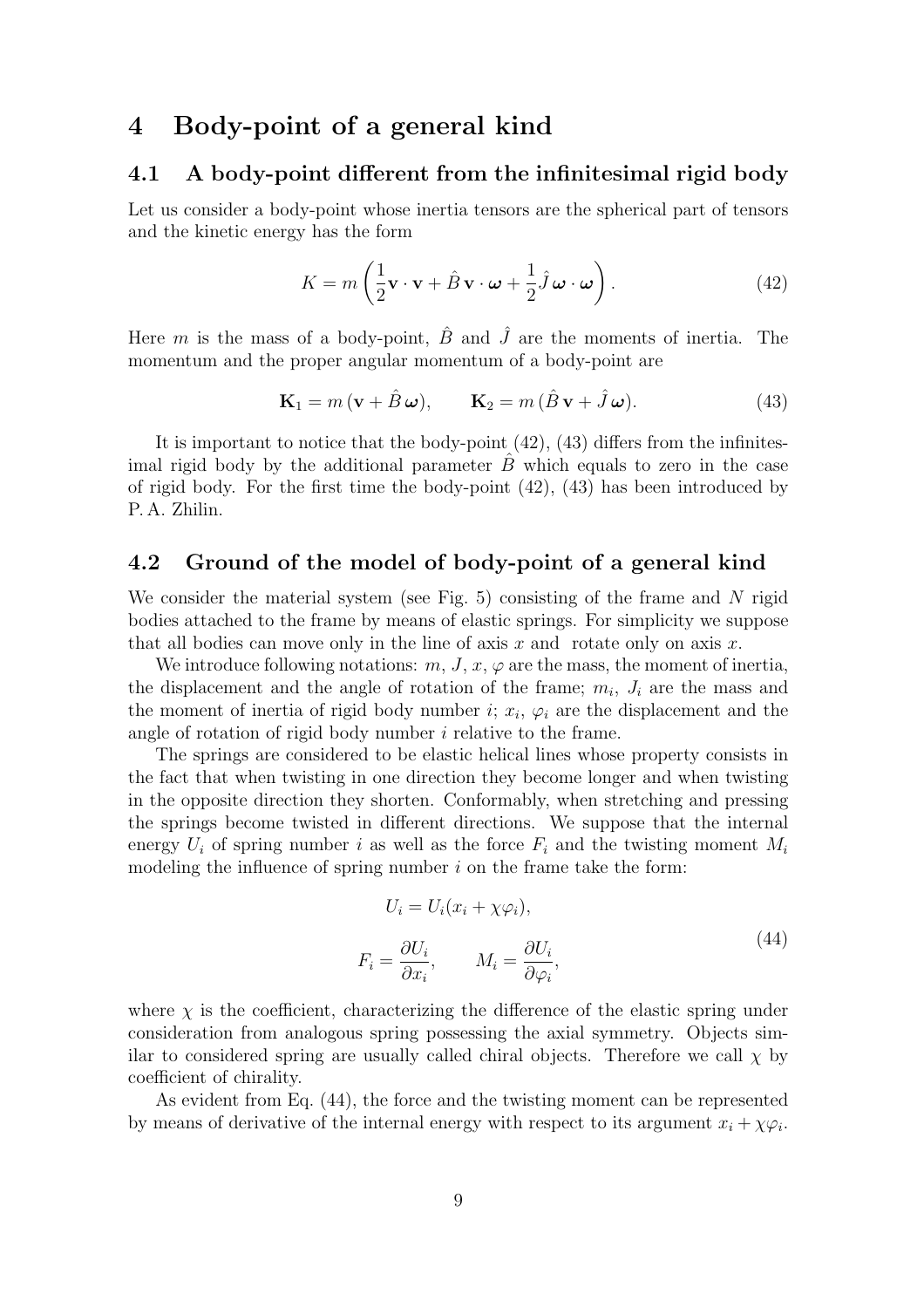

Figure 5: Particle possessing the internal structure

(In what follows we denote this derivative by stroke.) As a result the simple relation between  $M_i$  and  $F_i$  can be brought to light:

$$
F_i = U'_i, \qquad M_i = \chi U'_i \qquad \Rightarrow \qquad M_i = \chi F_i. \tag{45}
$$

The equations of motion of the frame have the form:

$$
m\ddot{x} = F + \sum_{i=1}^{N} F_i, \qquad J\ddot{\varphi} = M + \sum_{i=1}^{N} M_i,
$$
 (46)

where  $F$  and  $M$  are the external force and the external twisting moment acting on the frame. The equations of motion of the rigid bodies are:

$$
m_i(x+x_i)^{\cdots} = -F_i, \qquad J_i(\varphi + \varphi_i)^{\cdots} = -M_i, \qquad i = \overline{1, N}. \tag{47}
$$

Analysis of Eqs. (46), (47) shows that the translational and rotational motion of the frame are interdependent. If there is no external moment acting on the frame and the initial angular velocity is equal to zero, then because of the internal dynamics of the system the frame become to rotate. If there is no external force acting on the frame and the initial velocity is equal to zero, then because of the internal dynamics of the system the frame become to move.

**Example.** We consider the motion of the system represented in Fig. 5 under the action of the external force and twisting moment being linear time functions:

$$
F = A_F t, \qquad M = A_M t, \qquad A_F = \text{const}, \qquad A_M = \text{const.} \tag{48}
$$

Taking into account (48) we write the equation of the frame motion (46) in the form:

$$
m\ddot{x} = A_F t + \sum_{i=1}^{N} F_i, \qquad J\ddot{\varphi} = A_M t + \sum_{i=1}^{N} M_i.
$$
 (49)

For simplicity we suppose that all rigid bodies have the same masses  $m_i = m_*/N$ and the same moments of inertia  $J_i = J_*/N$ . Moreover, we suppose that the internal energies of the springs  $U_i$  are the quadratic forms of deformations and all springs have stiffness equal  $c$ . In that case:

$$
U_i = c (x_i + \chi \varphi_i)^2 \qquad \Rightarrow
$$
  
\n
$$
\Rightarrow \qquad F_i = c (x_i + \chi \varphi_i), \qquad M_i = \chi c (x_i + \chi \varphi_i).
$$
\n(50)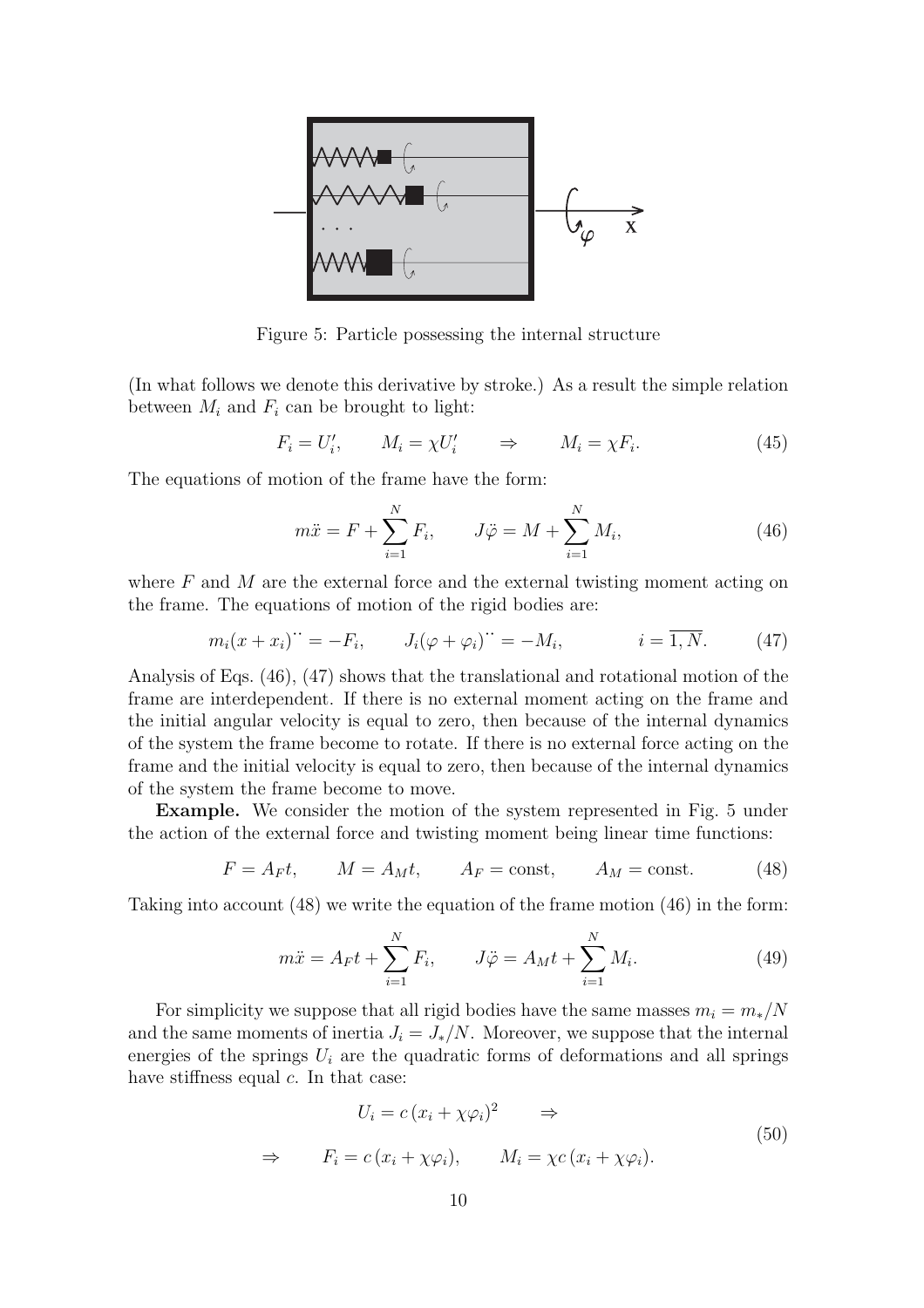Taking into account (50) we rewrite the equations of the motion of the rigid bodies (47) in the form:

$$
\frac{m_*}{N}(x+x_i)^{\cdots} = -c(x_i + \chi \varphi_i),
$$
  
\n
$$
\frac{J_*}{N}(\varphi + \varphi_i)^{\cdots} = -\chi c(x_i + \chi \varphi_i).
$$
\n(51)

From Eq. (51) we obtain:

$$
(x_i + \chi \varphi_i) + k_*^2 (x_i + \chi \varphi_i) = -(x + \chi \varphi) \,, \qquad k_*^2 = N c \left( \frac{1}{m_*} + \frac{\chi^2}{J_*} \right). \tag{52}
$$

By using Eqs. (50) for the forces  $F_i$  and the moments  $M_i$  the equations of motion of the frame (49) can be reduced to the equivalent system including the equation

$$
m\ddot{x} - \frac{J}{\chi}\ddot{\varphi} = A_F t - \frac{A_M t}{\chi} \tag{53}
$$

and the equation

$$
(x + \chi \varphi)'' = \frac{A_F t}{m} + \frac{\chi A_M t}{J} + \frac{\tilde{k}^2}{N} \sum_{i=1}^N (x_i + \chi \varphi_i).
$$
 (54)

From Eqs. (52), (54) we obtain the equation in  $x + \chi \varphi$ :

$$
(x + \chi \varphi) \cdots + k^2 (x + \chi \varphi) \cdots = k_*^2 \left( \frac{A_F t}{m} + \frac{\chi A_M t}{J} \right). \tag{55}
$$

Solving Eq. (55) we get the following expression for variable  $(x + \chi \varphi)$ .

$$
(x+\chi\varphi)^{\cdot\cdot} = (x+\chi\varphi)\Big|_{t=0} \cos(kt) + \frac{1}{k}(x+\chi\varphi)^{\cdot}\Big|_{t=0} \sin(kt) + \frac{k_*^2}{k^2} \left(\frac{A_Ft}{m} + \frac{\chi A_Mt}{J}\right). \tag{56}
$$

Now we suppose that the oscillation period is much smaller than an observing time on the motion process. In that case the characteristics of the motion averaged over a period is interested for us:

$$
\bar{x}(t) = \frac{k}{2\pi} \int_{t-\pi/k}^{t+\pi/k} x(\tau) d\tau, \qquad \bar{\varphi}(t) = \frac{k}{2\pi} \int_{t-\pi/k}^{t+\pi/k} \varphi(\tau) d\tau.
$$
 (57)

By averaging over a period Eqs. (53), (56) we obtain:

$$
m\ddot{\overline{x}} - \frac{J}{\chi}\ddot{\overline{\varphi}} = A_F t - \frac{A_M t}{\chi},
$$
  

$$
\ddot{\overline{x}} + \chi\ddot{\overline{\varphi}} = \frac{k_*^2}{k^2} \left(\frac{A_F t}{m} + \frac{\chi A_M t}{J}\right).
$$
 (58)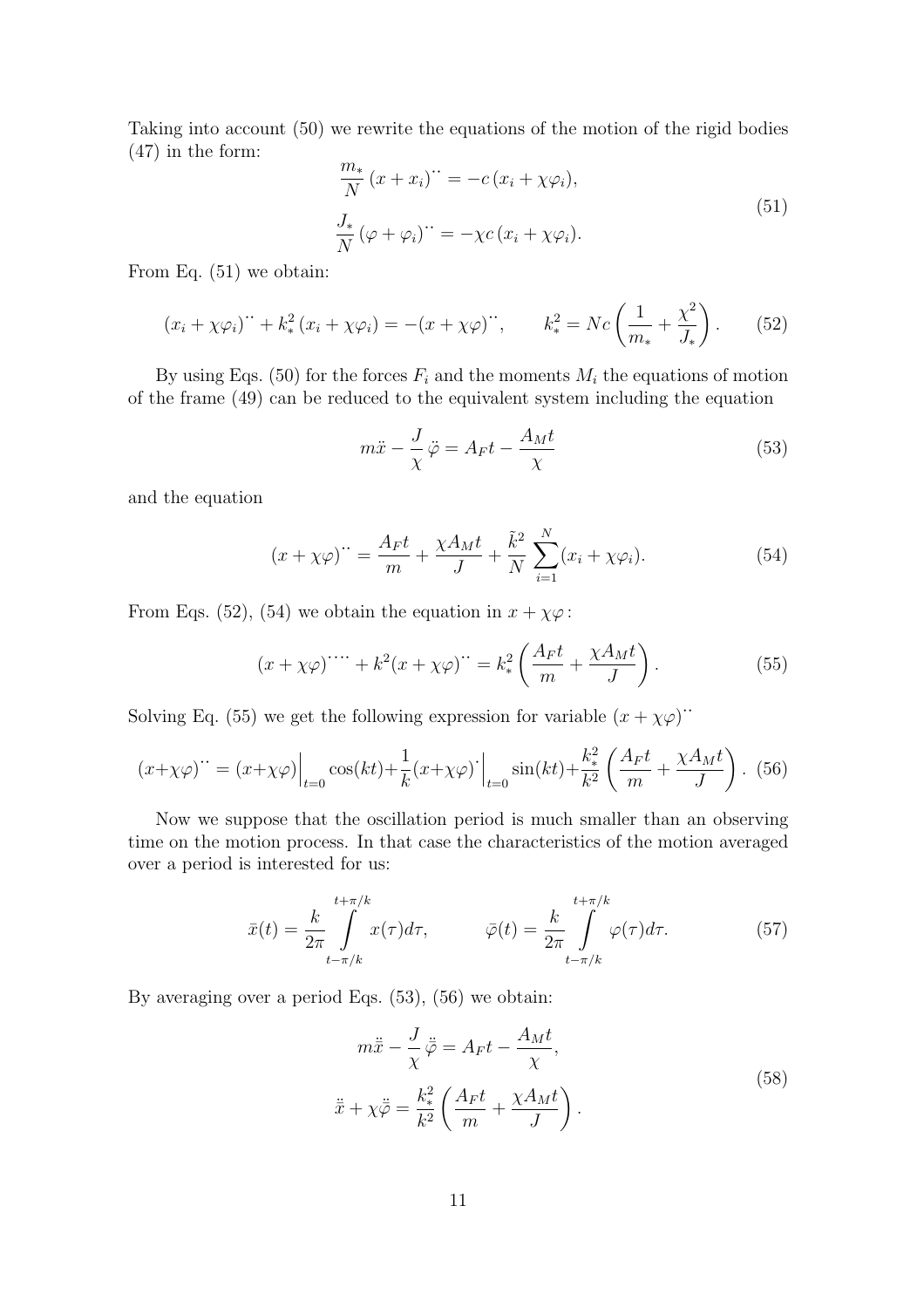Now we transform the system (58) to the following form:

$$
m\left(1+\frac{Jk^{2}}{\chi^{2}mk_{*}^{2}}\right)\left(1+\frac{J}{\chi^{2}m}\right)^{-1}\ddot{\bar{x}}+\frac{J\tilde{k}^{2}}{\chi k_{*}^{2}}\left(1+\frac{J}{\chi^{2}m}\right)^{-1}\ddot{\bar{\varphi}}=A_{F}t,
$$
\n
$$
\frac{\chi m\tilde{k}^{2}}{k_{*}^{2}}\left(1+\frac{J}{\chi^{2}m}\right)^{-1}\ddot{\bar{x}}+J\left(1+\frac{Jk^{2}}{\chi^{2}mk_{*}^{2}}\right)\left(1+\frac{J}{\chi^{2}m}\right)^{-1}\ddot{\bar{\varphi}}=A_{M}t.
$$
\n(59)

Let us suppose that the mass and the moment of inertia of the frame are related by the formula

$$
J = \chi^2 m. \tag{60}
$$

We introduce following notations:

$$
\hat{m} = \frac{m}{2} \left( 1 + \frac{k^2}{k_*^2} \right), \qquad \hat{B} = \frac{\chi m \tilde{k}^2}{2k_*^2}, \qquad \hat{J} = \frac{J}{2} \left( 1 + \frac{k^2}{k_*^2} \right). \tag{61}
$$

Taking into account Eqs. (60), (61) we rewrite the system (59) in the form:

$$
\hat{m}\ddot{\bar{x}} + \hat{B}\ddot{\bar{\varphi}} = A_F t, \qquad \hat{B}\ddot{\bar{x}} + \hat{J}\ddot{\bar{\varphi}} = A_M t. \tag{62}
$$

When the comparison of Eq. (62) describing the behavior of the average over a period characteristics of the motion with the starting Eq. (49) is carried out we see that the influence of the internal structure of the system on the motion of the frame can be taken into account both by means of the internal forces and moments and with the aid of the additional inertial parameters ensuring the interplay of the translational and rotational motions.

### **4.3 Definition of the body-point of a general kind**

The body-point of a general kind is defined by its kinetic energy which is a quadratic form of translational and angular velocities of the body-point:

$$
K = \frac{1}{2}\mathbf{v} \cdot m\mathbf{A} \cdot \mathbf{v} + \mathbf{v} \cdot m\mathbf{B} \cdot \boldsymbol{\omega} + \frac{1}{2}\boldsymbol{\omega} \cdot m\mathbf{J} \cdot \boldsymbol{\omega}.
$$
 (63)

Here the second-rank tensors m**A**, m**B**, m**J** are the inertia tensors of a body-point which depend on the rotation tensor  $P(t)$  as

$$
m\mathbf{A}(t) = \mathbf{P}(t) \cdot m\mathbf{A}_0 \cdot \mathbf{P}^T(t), \qquad \mathbf{A}_0 = \mathbf{A}_0^T,
$$
  

$$
m\mathbf{B}(t) = \mathbf{P}(t) \cdot m\mathbf{B}_0 \cdot \mathbf{P}^T(t), \qquad \mathbf{B}_0 \text{ is arbitrary tensor},
$$
  

$$
m\mathbf{J}(t) = \mathbf{P}(t) \cdot m\mathbf{J}_0 \cdot \mathbf{P}^T(t), \qquad \mathbf{J}_0 = \mathbf{J}_0^T.
$$
 (64)

Here  $mA_0$ ,  $mB_0$ ,  $mJ_0$  are the inertia tensors at the reference position.

Constructing model of continuum we can use the body-point of a general kind as the base material object. The body-points of a general kind possess the additional inertia characteristics as compared to the infinitesimal rigid body. Therefore the continual models based on using body-points of a general kind will possess some additional properties as compared to the known continual models.